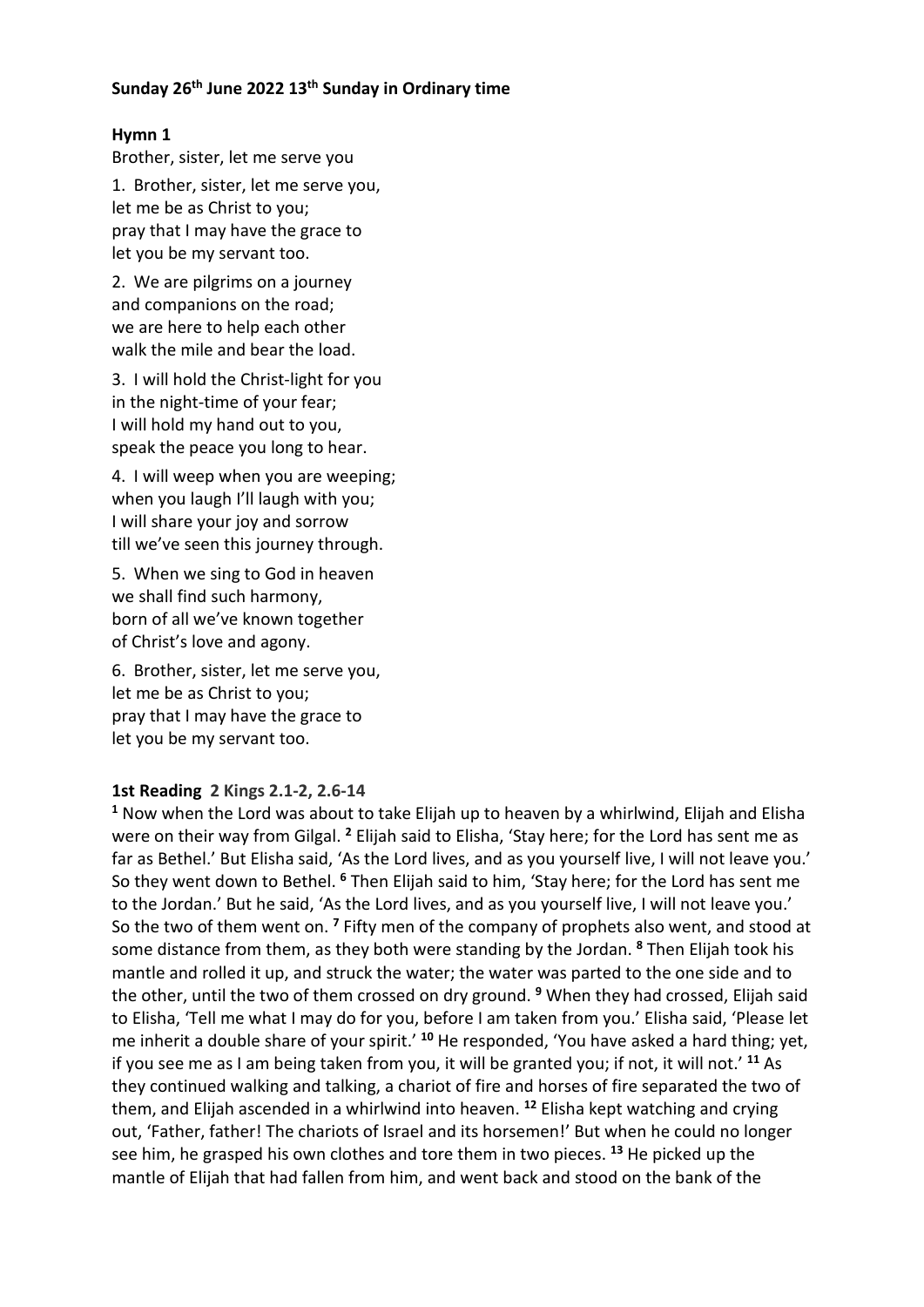Jordan. **<sup>14</sup>** He took the mantle of Elijah that had fallen from him, and struck the water, saying, 'Where is the Lord , the God of Elijah?' When he had struck the water, the water was parted to the one side and to the other, and Elisha went over.

**Psalm 77.1-2, 77.11-20 (APBA p. 300) <sup>1</sup>** I call to my God, I cry out toward him: I call to my God, and surely he will answer. **<sup>2</sup>** In the day of my distress I seek the Lord, I stretch out my hands to him by night: my soul is poured out without ceasing, it refuses all comfort. **<sup>11</sup>** I will declare the mighty acts of the Lord: I will call to mind your wonders of old.

**<sup>12</sup>** I will think on all that you have done:

and meditate upon your works.

13 Your way, O God, is holy:

who is so great a god as our God?

**<sup>14</sup>** You are the God that works wonders:

you made known your power among the nations;

**<sup>15</sup>** By your mighty arm you redeemed your people:

the children of Jacob and Joseph.

**<sup>16</sup>** The waters saw you, O God,

the waters saw you and were afraid:

the depths also were troubled.

**<sup>17</sup>** The clouds poured out water, the heavens spoke:

and your arrows darted forth.

**<sup>18</sup>** The voice of your thunder was heard in the whirlwind:

your lightnings lit the world,

the earth shuddered and quaked.

**<sup>19</sup>** Your way was in the sea, your path in the great waters:

and your footsteps were not seen.

**<sup>20</sup>** You led your people like sheep:

by the hand of Moses and Aaron.

#### **Galatians 5.1, 5.13-25**

**<sup>1</sup>** For freedom Christ has set us free. Stand firm, therefore, and do not submit again to a yoke of slavery. **<sup>13</sup>** For you were called to freedom, brothers and sisters; only do not use your freedom as an opportunity for self-indulgence, but through love become slaves to one another. **<sup>14</sup>** For the whole law is summed up in a single commandment, 'You shall love your neighbour as yourself.' **<sup>15</sup>** If, however, you bite and devour one another, take care that you are not consumed by one another. **<sup>16</sup>** Live by the Spirit, I say, and do not gratify the desires of the flesh. **<sup>17</sup>** For what the flesh desires is opposed to the Spirit, and what the Spirit desires is opposed to the flesh; for these are opposed to each other, to prevent you from doing what you want. **<sup>18</sup>** But if you are led by the Spirit, you are not subject to the law. **<sup>19</sup>** Now the works of the flesh are obvious: fornication, impurity, licentiousness, **<sup>20</sup>** idolatry, sorcery,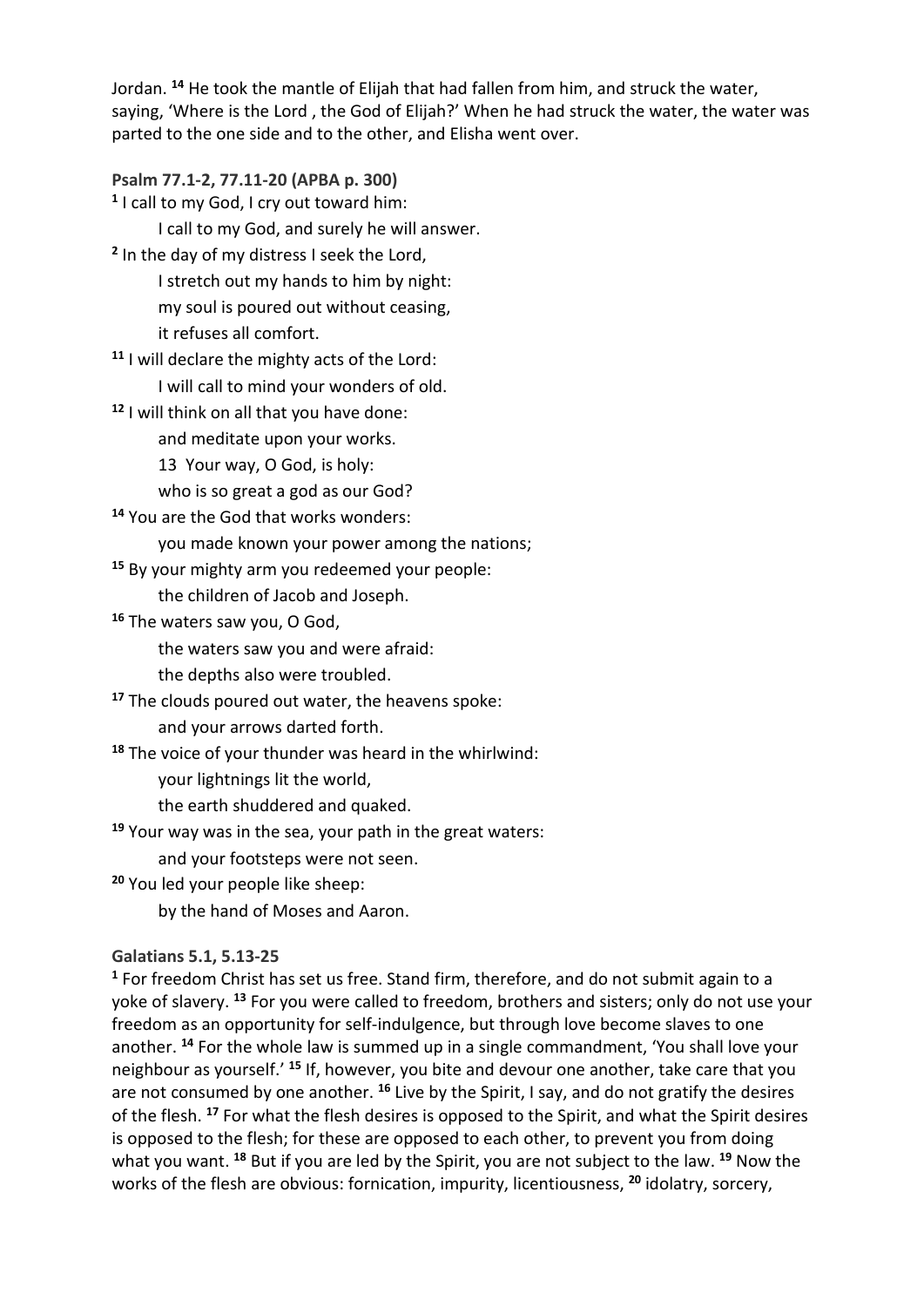enmities, strife, jealousy, anger, quarrels, dissensions, factions, **<sup>21</sup>** envy, drunkenness, carousing, and things like these. I am warning you, as I warned you before: those who do such things will not inherit the kingdom of God. **<sup>22</sup>** By contrast, the fruit of the Spirit is love, joy, peace, patience, kindness, generosity, faithfulness, **<sup>23</sup>** gentleness, and self-control. There is no law against such things. **<sup>24</sup>** And those who belong to Christ Jesus have crucified the flesh with its passions and desires. **<sup>25</sup>** If we live by the Spirit, let us also be guided by the Spirit.

# **Luke 9.51-62**

**<sup>51</sup>** When the days drew near for him to be taken up, he set his face to go to Jerusalem. **<sup>52</sup>** And he sent messengers ahead of him. On their way they entered a village of the Samaritans to make ready for him; **<sup>53</sup>** but they did not receive him, because his face was set towards Jerusalem. **<sup>54</sup>** When his disciples James and John saw it, they said, 'Lord, do you want us to command fire to come down from heaven and consume them?' **<sup>55</sup>** But he turned and rebuked them. **<sup>56</sup>** Then they went on to another village. **<sup>57</sup>** As they were going along the road, someone said to him, 'I will follow you wherever you go.' **<sup>58</sup>** And Jesus said to him, 'Foxes have holes, and birds of the air have nests; but the Son of Man has nowhere to lay his head.' **<sup>59</sup>** To another he said, 'Follow me.' But he said, 'Lord, first let me go and bury my father.' **<sup>60</sup>** But Jesus said to him, 'Let the dead bury their own dead; but as for you, go and proclaim the kingdom of God.' **<sup>61</sup>** Another said, 'I will follow you, Lord; but let me first say farewell to those at my home.' **<sup>62</sup>** Jesus said to him, 'No one who puts a hand to the plough and looks back is fit for the kingdom of God.'

## **Hymn 2**

- 1. O Jesus, I have promised
- 1. O Jesus, I have promised to serve you to the end; Lord, be for ever near me, my master and my friend: I shall not fear the battle if you are by my side, nor wander from the pathway if you will be my guide.
- 2. Still let me feel you near me: the world is ever near; I see the sights that dazzle, and tempting sounds I hear; my foes are ever near me, around me and within; but, Jesus, draw me nearer, and shield my soul from sin.
- 3. O let me hear you speaking in accents clear and still, above the storms of passion, the murmurs of self-will; Lord, speak to reassure me, to chasten or control;